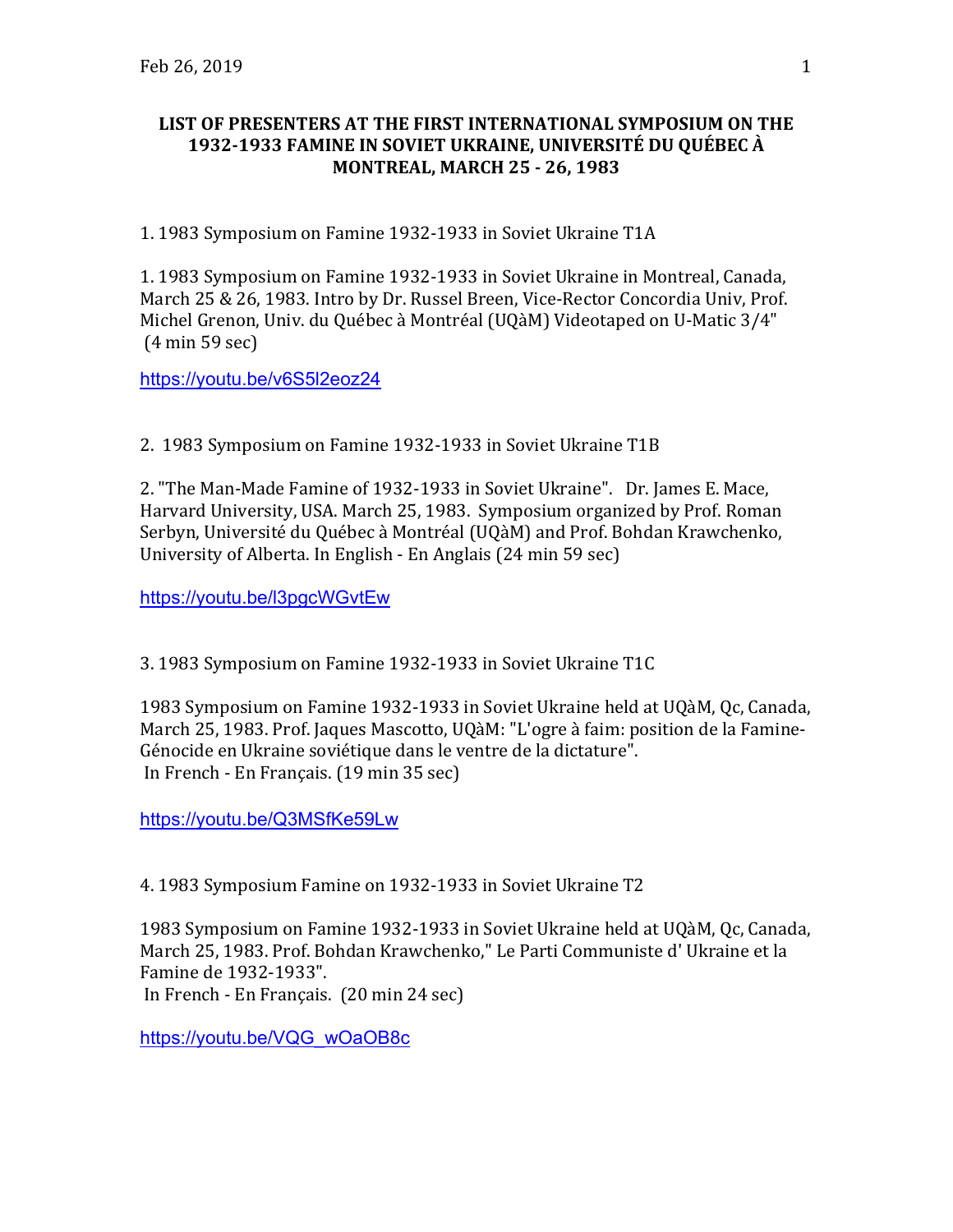5. 1983 Symposium on Famine 1932-1933 in Soviet Ukraine T3

5. 1983 Symposium on Famine 1932-1933 in Soviet Ukraine held at UQàM, Oc. Canada, March 25,1983. First question period. Prof. Bohdan Krawchenko, Univ. of Alberta, Prof. Jaques Mascotto, UQÀM, Dr. James Mace, Harvard Univ., Prof Roman Serbyn, UQàM, Prof. Jacques Lévesque, UQàM. In English and French.  $(40 \text{ min } 14 \text{ sec})$ 

https://youtu.be/QrZHENrNZYo

6. Symposium on Famine 1932-1933 in Soviet Ukraine T4

6. 1983 Symposium on Famine 1932-1933 in Soviet Ukraine held at UQàM, Qc, Canada, March 25, 1983. Orest Pytlar, independent researcher, New York, USA. "Reaction to the Famine of 1932-1933 in the Ukrainian Press in the West". In English - En Anglais  $(25 \text{ min } 54 \text{ sec})$ 

## https://youtu.be/4zi64was43A

7. 1983 Symposium on Famine 1932-1933 in Soviet Ukraine T5A

7. 1983 Symposium on Famine 1932-1933 in Soviet Ukraine held at UQàM, Qc, Canada, March 25, 1983. Marco Carynnyk, researcher, writer, Toronto, Canada. "Reaction to the Famine of 1932-1933". In English - En Anglais (28 min 50 sec)

## https://youtu.be/a-QJDdTXW6E

8. 1983 Symposium on Famine 1932-1933 in Soviet Ukraine T5B

8. 1983 Symposium on Famine 1932-1933 in Soviet Ukraine held at UQàM, Qc, Canada, March 25, 1983. Prof. André Liebich, UQàM: "Les Menchéviques luttent en exil et la Famine de 1932-1933". In French - En Français.

https://youtu.be/yMhxeKbE7lo

9. 1983 Symposium on Famine 1932-1933 in Soviet Ukraine T6

9. 1983 Symposium on Famine 1932-1933 in Soviet Ukraine held at UQàM, Oc. Canada, March 25, 1983. 2nd question period. Marco Carynnyk, Toronto Canada; Orest Pytlar, New York, USA; André Liebich, UQàM, Canada. In English - En Anglais  $(12 \text{ min } 38 \text{ sec})$ 

https://youtu.be/eLjeUF0usPE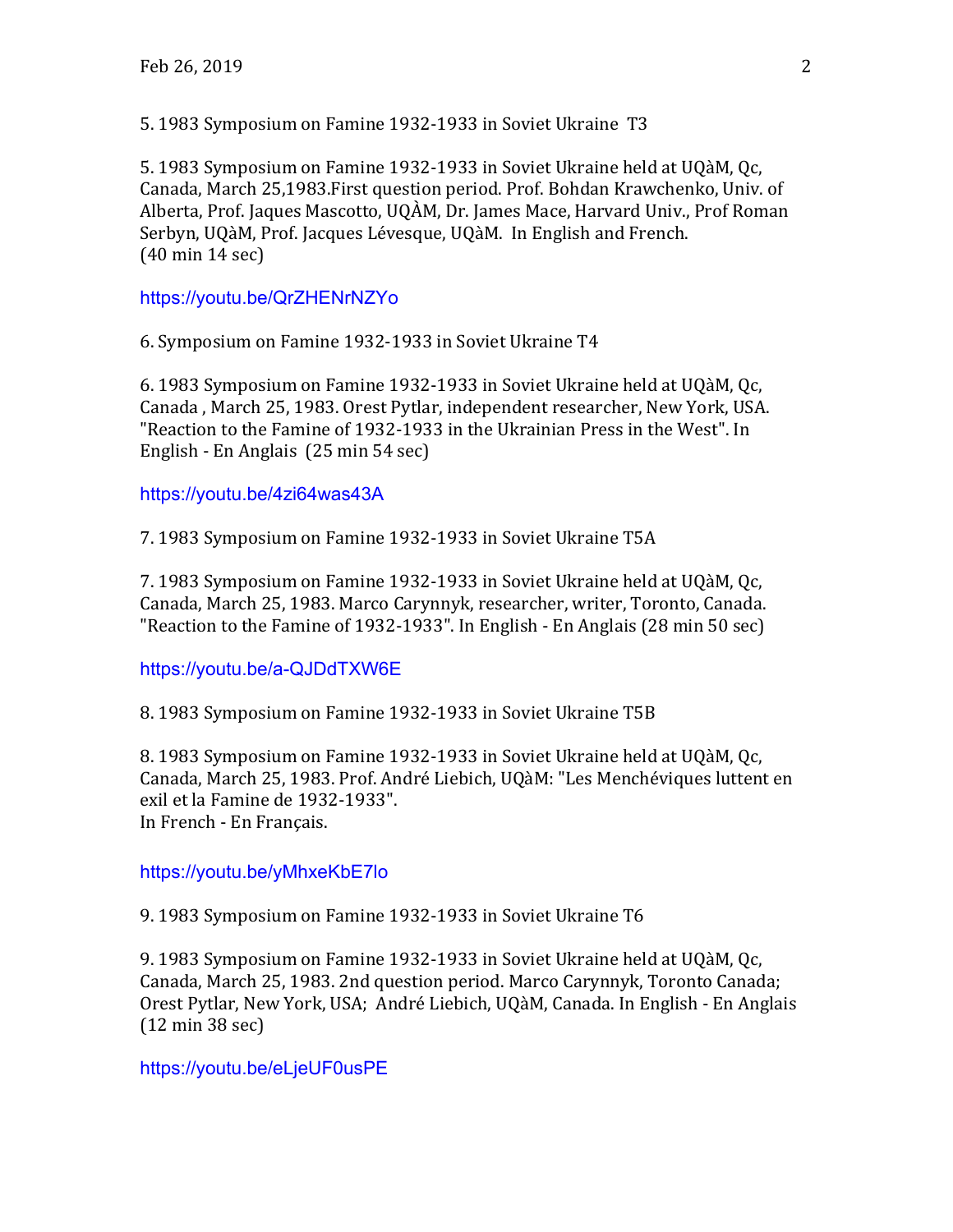10. 1983 Symposium on Famine 1932-1933 in Soviet Ukraine T7A

10. 1983 Symposium on Famine 1932-1933 in Soviet Ukraine held at UQàM, Qc, Canada, March 25, 1983. Dr. James E. Mace, Harvard University: "How do we analyze the Famine of 1932-1933". In English - En Anglais  $(23 \text{ min } 40 \text{ sec})$ 

https://youtu.be/GoO2sdLzaU0

11. 1983 Symposium on Famine 1932-1933 in Soviet Ukraine T7B

11. 1983 Symposium on Famine 1932-1933 in Soviet Ukraine held at UQàM, Qc, Canada, March 25, 1983. Alexander Babyonyshev, University of Alberta, Canada: "Population loss in Soviet Ukraine 1926-1938". In English - En Anglais  $(19 \text{ min } 04 \text{ sec})$ 

https://youtu.be/Ak\_SBZ9DU2I

12. 1983 Symposium on Famine 1932-1933 in Soviet Ukraine T7C

12. 1983 Symposium on Famine 1932-1933 in Soviet Ukraine held at UQàM, Qc, Canada, March 25, 1983 Marco Carynnyk, Toronto, Canada: "Diplomatic archives and oral history on the Famine of 1932-1933". In English - En Anglais  $(8 \text{ min } 42 \text{ sec})$ 

https://youtu.be/Hrt6b7HN2mI

13. 1983 Symposium on Famine 1932-1933 in Soviet Ukraine T8

13. 1983 Symposium on Famine 1932-1933 in Soviet Ukraine held at UQàM, Qc, Canada, March 25, 1983. 3rd question period, Alexander Babyonyshev, University of Alberta, Dr. James Mace, Harvard University, Marco Carynnyk, Toronto, Prof. Wsevolod Isajiw, Univ. of Toronto, Prof. Bohdan Bociurkiw, Carleton Univ., Orest Putlar, Prof. Ivan Myhul, moderator, Bishop's University, Disrupter. In English - En Anglais (37 min 33 sec)

https://youtu.be/q-kvbvNw5l4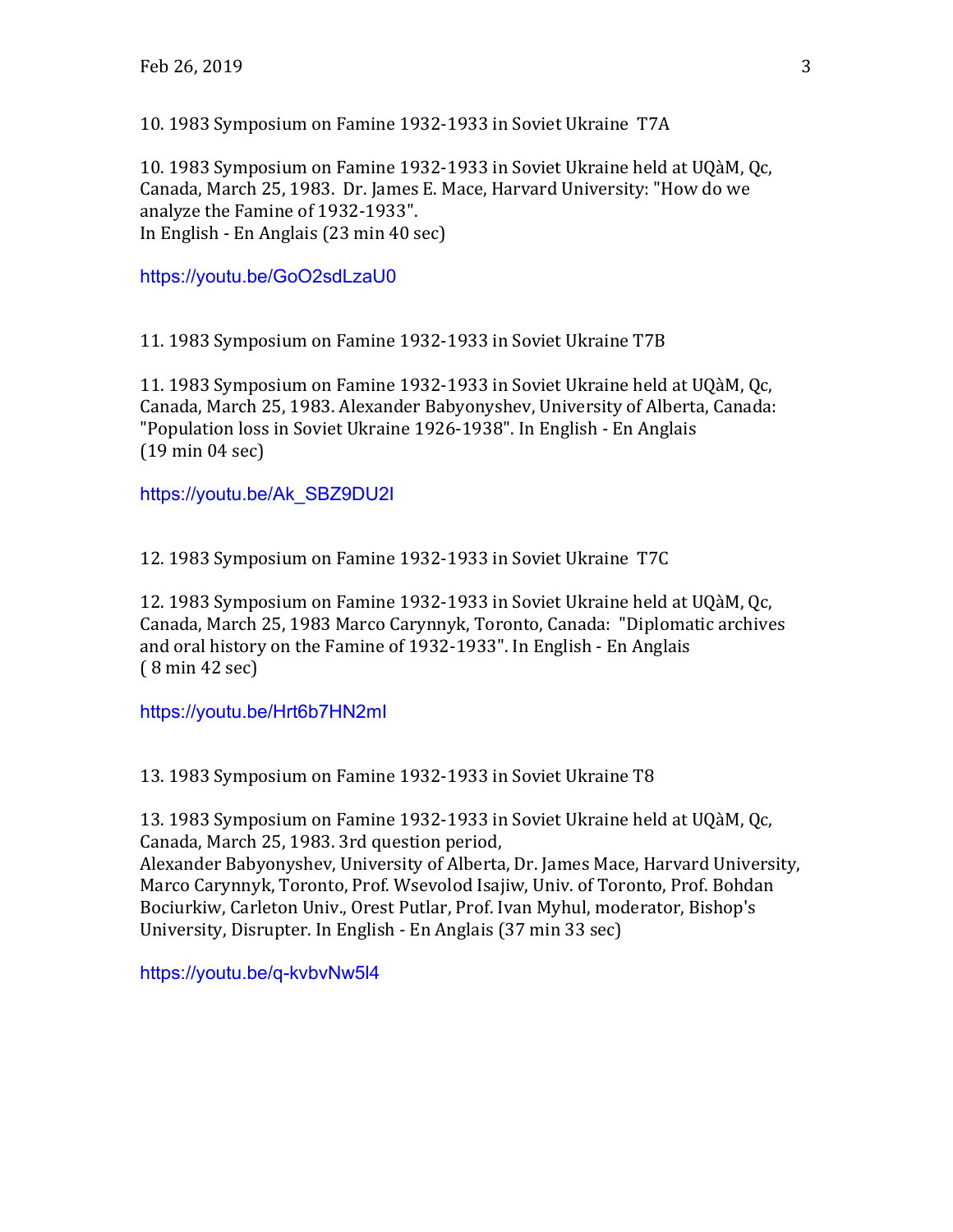14. 1983 Symposium on Famine 1932-1933 in Soviet Ukraine T9A

14. 1983 Symposium on Famine 1932-1933 in Soviet Ukraine held at UQàM, Oc. Canada, March 26, 1983. Prof. Wsevolod Isajiw, Univ, of Toronto, Canada: "The Consequences of the Famine of 1932-1933 on the structure of the Ukrainian society". In English - En Anglais  $(26 \text{ min } 45 \text{ sec})$ 

https://youtu.be/\_l8dHfuX0qA

15. 1983 Symposium on Famine 1932-1933 in Soviet Ukraine T9B

15. 1983 Symposium on Famine 1932-1933 in Soviet Ukraine held at UQàM, Qc, Canada, March 26, 1983. Prof. Bohdan Bociurkiw, Carleton University, Canada: "Destruction of the Ukrainian Church". In English - En Anglais  $(29 \text{ min } 14 \text{ sec})$ 

https://youtu.be/3pqe8oCmYHw

16. 1983 Symposium on Famine 1932-1933 in Soviet Ukraine T10A

16. 1983 Symposium on Famine 1932-1933 in Soviet Ukraine held at UQàM, Qc, Canada, March 26, 1983. Prof. Titus Hewryk, University of Pennsylvania, USA: "The Lost Architecture of Kyiv". Mostly voice-over as it was filmed in darkness, due to his slide presentation. In English - En Anglais  $(34 \text{ min } 21 \text{ sec})$ 

https://youtu.be/-vcpoQhAWrc

17. 1983 Symposium on Famine 1932-1933 in Soviet Ukraine T10B

17. 1983 Symposium on Famine 1932-1933 in Soviet Ukraine held at UQàM, Oc. Canada, March 26, 1983. Marco Carynnyk, researcher, writer, Toronto, Canada: "Ukrainian Writers and the Famine of 1932-1933". In English - En Anglais  $(15 \text{ min } 09 \text{ sec})$ 

https://youtu.be/01ayixkE-Iw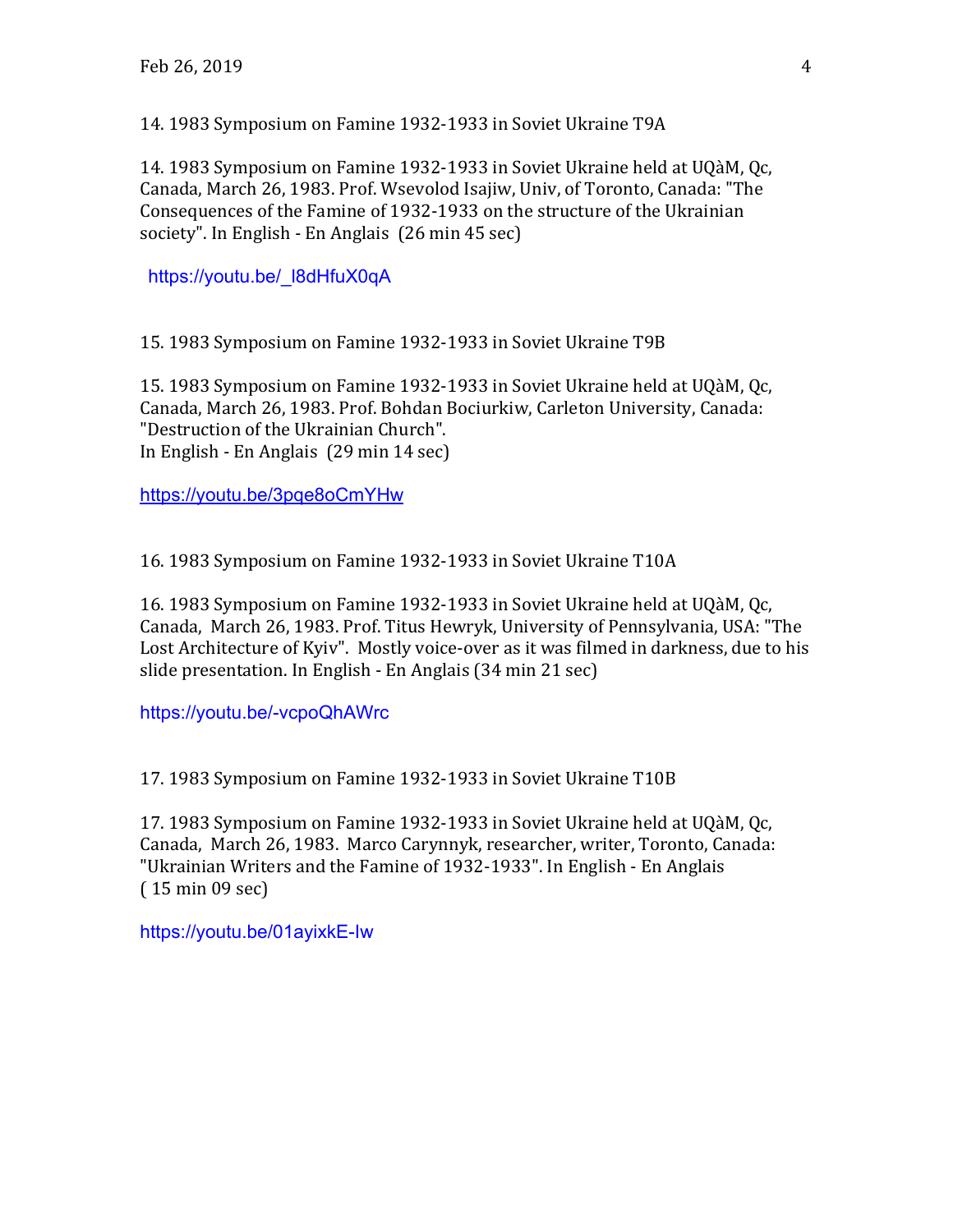18. 1983 Symposium on Famine 1932-1933 in Soviet Ukraine T11

18. 1983 Symposium on Famine 1932-1933 in Soviet Ukraine held at UQàM, Qc, Canada, March 26, 1983. Prof. Frank Chalk, Concordia University, Montreal, Canada: "Conceptualizing Genocide and Ethnocide". In English - En Anglais. (32 min 40 sec)

https://youtu.be/BGEuZaxlxUU

19. 1983 Symposium Famine on 1932-1933 in Soviet Ukraine T12A

19. 1983 Symposium Famine 1932-1933 in Soviet Ukraine held at UQàM, Qc, Canada, March 26, 1983. Dr. Nina Strokata-Karavanska, New York, USA: "Malnutrition: une politique sociale de plus de 60 ans". ("Malnutrition: A social policy for over 60 years".) Lada Topchan translates from Ukrainian. In French - En Français. (22 min 34 sec)

https://youtu.be/0Q54WP8JBmQ

20. 1983 Symposium on Famine 1932-1933 in Soviet Ukraine T12B

20. 1983 Symposium on Famine 1932-1933 in Soviet Ukraine held at UQàM, Qc, Canada, March 26, 1983. Prof. Yuriy Shevelov, Columbia University, USA: "La Montée et la chute de la politique d'ukrainisation". ("The rise and fall of the ukrainization policy"). In French - En Français (35 min 10 sec)

https://youtu.be/z\_FWiPl6ZmM

21. 1983 Symposium on Famine 1932-1933 in Soviet Ukraine T13

21. 1983 Symposium on Famine 1932-1933 in Soviet Ukraine held at UQàM, Oc. Canada, March 26, 1983. Prof. Roman Serbyn, Dept of History, UQàM. Co-organizer of the first international Symposium: "La Famine de 1921: un modèle pour 1933?" ("The Famine of 1921: a model for the Famine of 1933?") In French - En Français.  $(28 \text{ min } 38 \text{ sec})$ 

https://youtu.be/ayTR0-4sYs0